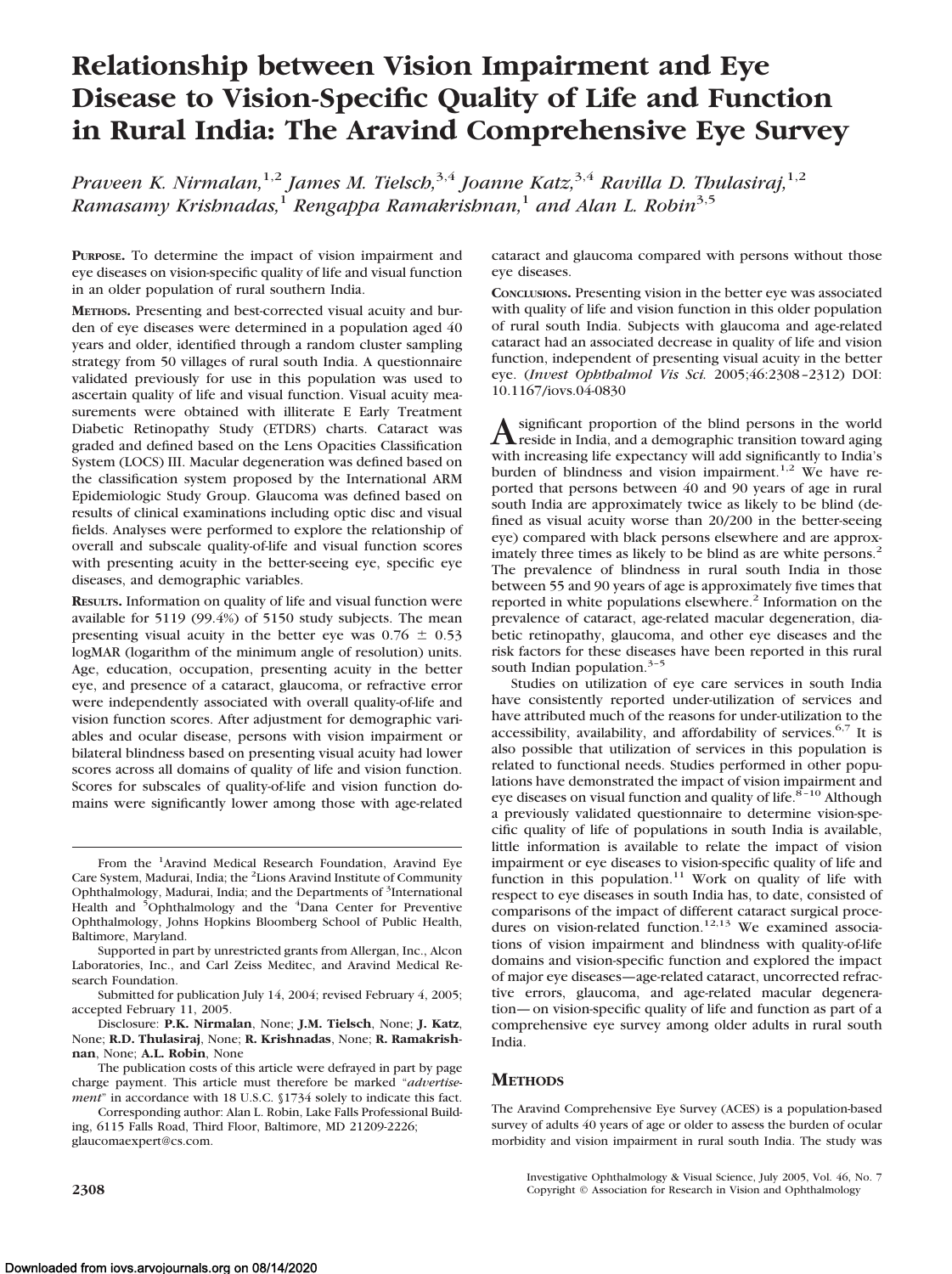approved and is annually reapproved by the Committee on Human Research at the Johns Hopkins Bloomberg School of Public Health and by the Ethical Review Committee of the Aravind Eye and Children's Hospitals and adhered to the tenets of the Declaration of Helsinki. The details of the methodology of the study and sample selection have been published.2 To summarize, a two-stage, random cluster sampling technique was used to identify 50 study sectors from within 50 rural villages of three southern districts of the state of Tamil Nadu in south India. This sample can be considered to be representative of rural areas in southern India but not necessarily of urban areas in southern India or of rural or urban areas in other parts of India.

We measured presenting and best-corrected visual acuity using illiterate E ETDRS charts at 4-m distance. Participants failing to read the largest letters at 4 m were retested at 2- and 1-m distances. Participants were deemed to have sufficient visual acuity to read a particular line if a minimum of four of five letters in a line were identified correctly. Visual acuity was then transformed to log of minimum angle of resolution (logMAR) units. We assigned a visual acuity of 1.7 logMAR units for participants who were unable to read any of the letters, even at 1 m. We used presenting visual acuity for further analysis relating to this manuscript, as visual function in daily life is a function of presenting rather than best-corrected vision.

We considered a person to have uncorrected refractive error if the difference between presenting and best-corrected vision was more than 2 lines and optical correction was responsible for this difference. We used the Lens Opacities Classification System (LOCS) III to grade the lens at the slit lamp under standard testing conditions.<sup>14</sup> We determined individuals to have current, definite age-related cataract if they had LOCS III nuclear opalescence  $\geq$ 3.0 and/or cortical cataract  $\geq$ 3.0 and/or posterior subcapsular cataract (PSC)  $\geq$ 2.0 in either eye.<sup>4</sup> We performed gonioscopy to examine the angles of the anterior chamber and classified the angle based on the system proposed by Shaffer.15 We measured intraocular pressure with Goldmann applanation tonometry and performed a central 24-2 visual field examination by automated perimetry (Humphrey Visual Field Analyzer; Carl Zeiss Meditec, Dublin, CA) in all study participants. The presence of glaucoma was defined independent of intraocular pressure. The methods of diagnosing and classifying glaucoma have been published previously.3 Posterior segment examinations were performed with indirect ophthalmoscopy and 78-D lens examinations at the slit lamp after the pupils were dilated. We classified age-related macular degeneration based on the classification system proposed by the International ARM Epidemiologic Study Group.16

We measured blood pressure in study participants by using standard procedures, and the median of three readings was used in the analysis. We defined systemic hypertension as measured systolic blood pressure  $\geq 140$  mm Hg and/or diastolic blood pressure  $\geq 90$  mm Hg or current use of systemic antihypertensive medications.17,18 We used a glucometer and strips to test for blood sugar levels. We obtained capillary blood for examination after a finger prick with a sterile lancet 2 hours after the subject had eaten breakfast. We defined diabetes as measured postprandial blood sugar of  $\geq$ 180 mg/dL or current use of blood sugar–lowering medications. Facilities for glycosylated hemoglobin estimations were not available in the study districts during the period of study and hence were not performed.

We used an instrument previously validated for use in this population to determine the vision-specific quality-of-life and visual function scores.<sup>11</sup> This quality-of-life questionnaire included questions concerning the activities of daily living, mobility, social activities, and mental state. For each of these questions, if the subject responded that he or she had any difficulty with the activity, the subject was asked whether the difficulty was related to vision. The quality-of-life scores presented herein are those specific to difficulty with activities with which vision was associated. The visual function questionnaire included questions on general vision, visual perception, sensory adaptation, and depth perception. Social workers previously trained in the administration of these questionnaires conducted interviews at the hospital before visual acuity measurements and ocular examination. Each item in the ques-

**TABLE 1.** Characteristics of 5119 Subjects in Aravind Comprehensive Eye Survey

|                             | n    | <b>QOL</b> Score<br>(SD) | VF Score<br>(SD) |
|-----------------------------|------|--------------------------|------------------|
| All subjects                | 5119 | 87.8 (21.4)              | 58.0 (15.3)      |
| Age $(y)$                   |      |                          |                  |
| 40-49                       | 2051 | 96.1 (11.2)              | 64.5 (10.4)      |
| $50 - 59$                   | 1457 | 89.5 (19.1)              | 58.4 (14.0)      |
| $60 - 69$                   | 1197 | 78.8 (25.0)              | 51.0 (16.4)      |
| $70+$                       | 414  | 66.8 (30.3)              | 44.0(18.3)       |
| <b>Sex</b>                  |      |                          |                  |
| Males                       | 2819 | 87.5 (21.5)              | 57.8 (15.1)      |
| Females                     | 2300 | 88.2 (21.2)              | 58.1 (15.4)      |
| Occupation                  |      |                          |                  |
| Farmer (land owner)         | 791  | 92.5 (15.8)              | 61.4 (12.3)      |
| Farmer (laborer)            | 2108 | 89.5 (18.5)              | 57.4 (13.6)      |
| Other laborer               | 599  | 92.0 (15.5)              | 61.7 (12.0)      |
| Government worker           | 209  | 97.9 (6.2)               | 67.2(8.2)        |
| Office worker               | 43   | 97.5(8.8)                | 66.0 (11.6)      |
| Salesman                    | 105  | 89.4 (20.9)              | 61.0 (14.5)      |
| Businessman                 | 82   | 94.9 (14.2)              | 63.1 (13.1)      |
| Professional                | 14   | 91.8 (17.4)              | 62.8 (12.2)      |
| None                        | 1152 | 76.3 (29.2)              | 51.4 (19.3)      |
| Other                       | 3    | 88.9 (19.2)              | 62.5(2.1)        |
| Unknown                     | 13   | 100(0.0)                 | 96.6 (12.1)      |
| Education                   |      |                          |                  |
| Illiterate                  | 2014 | 82.1 (25.1)              | 53.7 (16.5)      |
| <b>Functional literate</b>  | 505  | 90.2 (18.3)              | 56.9 (13.2)      |
| Primary                     | 1345 | 88.9 (20.4)              | 59.1 (14.8)      |
| Middle                      | 668  | 93.4 (14.8)              | 61.8 (12.2)      |
| Secondary                   | 424  | 96.5 (10.5)              | 65.6 (10.1)      |
| Higher secondary            | 84   | 97.1 (5.3)               | 66.8 (7.4)       |
| Graduate                    | 35   | 99.7 (0.7)               | 70.8(5.1)        |
| Postgraduate                | 24   | 90.8 (18.9)              | 63.3 (13.6)      |
| Professional                | 5    | 92.9 (5.0)               | 63.3 (11.8)      |
| Diseases                    |      |                          |                  |
| Hypertension                | 1056 | 86.1 (22.2)              | 56.2 (15.6)      |
| Diabetes                    | 227  | 84.9 (23.3)              | 56.2 (17.0)      |
| Cataract                    | 2234 | 80.2 (25.5)              | 51.6 (16.8)      |
| Glaucoma                    | 132  | 74.0 (28.8)              | 47.8 (18.3)      |
| Macular degeneration        | 161  | 82.9 (23.4)              | 56.5 (15.7)      |
| Refractive error            | 2989 | 55.7 (15.6)              | 85.1 (23.1)      |
| Visual acuity in better eye |      |                          |                  |
| $\geq$ 20/60                | 2319 | 97.1 (7.7)               | 65.4 (8.9)       |
| $<$ 20/60 to 20/200         | 1366 | 88.3 (18.1)              | 57.9 (13.1)      |
| $<$ 20/200 to 20/400        | 723  | 79.8 (24.7)              | 50.1 (14.6)      |
| $<$ 20/400                  | 705  | 64.8 (31.3)              | 41.4 (18.8)      |
| Mean presenting acuity      |      |                          |                  |
| In better eye               |      |                          | $0.8 \pm 0.5$    |
| With cataract               |      |                          | $1.0 \pm 0.5$    |
| With glaucoma               |      |                          | $1.2 \pm 0.7$    |
| With macular                |      |                          |                  |
| degeneration                |      |                          | $1.0 \pm 0.6$    |
| With refractive error       |      |                          | $1.0 \pm 0.5$    |

QOL, quality of life; VF, visual function score.

tionnaire was answered with a four-point scale ranging from "not at all" to "a lot." We calculated a total score for each of the questions and subscales and expressed this score as a percentage of the total possible obtainable score ranging from 0 to 100, with higher scores indicating better results.

The purpose of these analyses was to examine the associations between quality-of-life scores and demographic, systemic, and ocular morbidity and vision-specific variables. Similarly, we assessed the association between these variables and visual function scores. Demographic variables included age (categorized by decade), sex, education (none, primary or middle, and secondary or higher), and occupation (none, farmer or laborer, professional/business, government). Morbidity included hypertension, diabetes, cataract, glaucoma, age-related macular degeneration, and refractive error. Presenting visual acuity in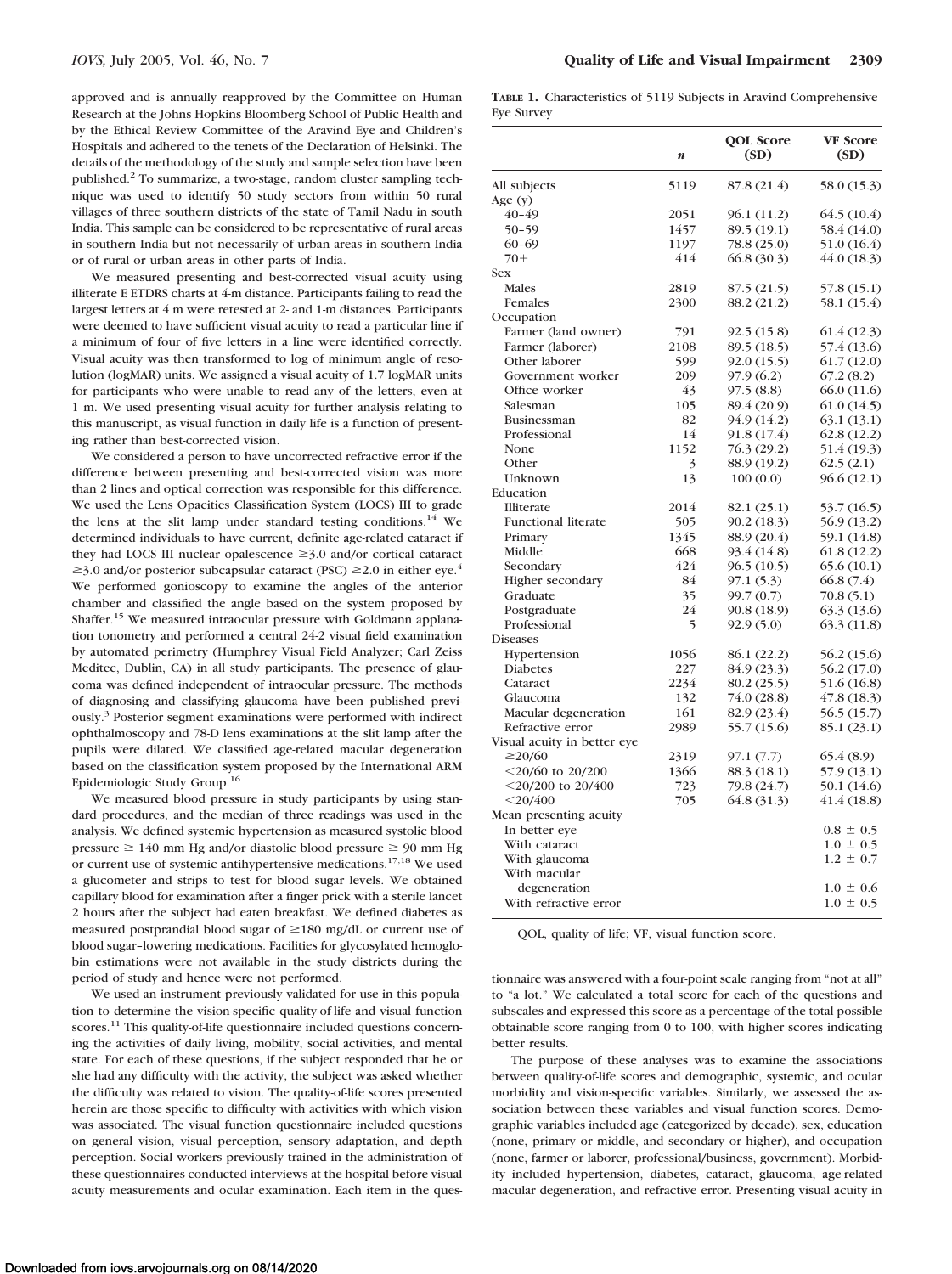| TABLE 2. Differences in Quality-of-Life and Visual Function Scores by Demographic Characteristics, Morbidity and Visual Acuity |  |  |  |  |  |  |
|--------------------------------------------------------------------------------------------------------------------------------|--|--|--|--|--|--|
|--------------------------------------------------------------------------------------------------------------------------------|--|--|--|--|--|--|

|                          | <b>Quality of Life</b> |                                        | <b>Visual Function</b> |                       |  |
|--------------------------|------------------------|----------------------------------------|------------------------|-----------------------|--|
|                          | <b>Without VA</b>      | With VA                                | <b>Without VA</b>      | With VA               |  |
| Age $(y)$                |                        |                                        |                        |                       |  |
| $40 - 49$                | 92.2                   | 89.8                                   | 61.1                   | 59.3                  |  |
| $50 - 59$                | $-2.6(-4.0, -1.2)$     | $-0.8(-2.1, 0.5)$                      | $-2.4(-3.4, -1.4)$     | $-0.8(-1.7, 0.1)$     |  |
| $60 - 69$                |                        | $-9.3(-10.9, -7.7)$ $-4.5(-6.1, -2.9)$ | $-6.9(-8.0, -5.8)$     | $-2.9(-4.0, -1.8)$    |  |
| $70+$                    | $-18.7(-20.9, -16.5)$  | $-10.7(-12.9, -8.5)$                   | $-12.9(-14.4, -11.4)$  | $-6.4(-7.9, -4.9)$    |  |
| Education                |                        |                                        |                        |                       |  |
| None                     | 85.4                   | 86.1                                   | 49.8                   | 56.6                  |  |
| Primary/middle           | 4.3(3.2, 5.4)          | 2.8(1.8, 3.8)                          | 3.5(2.7, 4.3)          | 2.2(1.5, 2.9)         |  |
| Secondary+               | 6.7(4.8, 8.6)          | 4.5(2.7, 6.3)                          | 6.0(4.7, 7.3)          | 4.1(2.9, 5.3)         |  |
| Occupation               |                        |                                        |                        |                       |  |
| None                     | 80.7                   | 82.3                                   | 48.6                   | 56.0                  |  |
| Farmer/laborer           | 9.3(8.0, 10.6)         | 7.0(5.7, 8.3)                          | 4.0(3.1, 4.9)          | 2.3(1.4, 3.2)         |  |
| Office/other             | 8.2(6.0, 10.4)         | 6.3(4.3, 8.3)                          | 4.9(3.4, 6.4)          | 3.4(2.0, 4.8)         |  |
| Morbidity                |                        |                                        |                        |                       |  |
| No cataract              | 89.4                   | 89.6                                   | 54.9                   | 59.7                  |  |
| Cataract                 | $-6.7(-8.0, -5.4)$     | $-3.9(-5.2, -2.6)$                     | $-6.4(-7.3, -5.5)$     | $-3.8(-4.7, -2.9)$    |  |
| No glaucoma              | 88.0                   | 87.9                                   | 51.9                   | 58.0                  |  |
| Glaucoma                 | $-6.2(-9.5, -2.9)$     | $-4.6(-7.7, -2.9)$                     | $-4.8(-7.1, -2.5)$     | $-3.4(-6.7, -0.1)$    |  |
| No refractive error      | 88.7                   | 85.8                                   | 52.5                   | 56.2                  |  |
| Refractive Error         | $-1.5(-2.6, -0.4)$     | 3.3(2.1, 4.5)                          | $-1.2(-3.0, -0.4)$     | 2.9(2.1, 3.7)         |  |
| Presenting visual acuity |                        |                                        |                        |                       |  |
| $\geq$ 20/60             |                        | 94.3                                   |                        | 63.5                  |  |
| 20/60 to 20/200          |                        | $-5.9(-7.4, -4.4)$                     |                        | $-5.5(-6.5, -4.5)$    |  |
| 20/200 to 20/400         |                        | $-11.2(-13.1, -9.3)$                   |                        | $-10.8(-12.1, -9.5)$  |  |
| $<$ 20/400               |                        | $-24.5(-26.5, -22.5)$                  |                        | $-18.2(-20.5, -17.9)$ |  |

Data were obtained in linear regression models. Adjusted mean scores are given for the reference categories. Data are expressed as the regression coefficients (95% CI). VA, visual acuity.

the better eye was categorized as  $20/60$  or better,  $\leq 20/60$  to  $20/200$ ,  $\leq$ 20/200 to 20/400, or worse than 20/400. We also ran models using visual acuity as a continuous variable using the logMAR scale. Qualityof-life scores were skewed to higher values, but visual function scores were approximately normally distributed. However, because of the large sample size, we fit linear regression models for both outcomes and used *t*-based 95% confidence intervals for the regression coefficients. After selecting the demographic and morbidity covariates to be included in the models, we ran the models, with and without visual acuity. Both sets of models are presented to demonstrate the changes in coefficients associated with quality-of-life and visual function scores, with and without visual acuity as an explanatory variable. We also examined the subscales of quality of life and vision function scores, by using the same linear regression models for the overall scores.

#### **RESULTS**

Eye examinations were performed in 5150 (96.5%) of 5337 enumerated persons. We completed quality-of-life and vision function questionnaires for 5119 (99. 4%) of 5150 participants who had ocular examinations. The mean age of participants in our study sample was  $52.9 \pm 10.1$  years, and 2819 (55.1%) were men. Sixty percent ( $n = 3090$ ) of the population had at least 1 year of formal education, and 3951 (77.4%) were engaged in occupations providing them with remuneration, primarily agricultural labor. Demographic details and details of ocular and systemic morbidity in this population are presented in Table 1.

The mean presenting visual acuity in the better eye was  $0.8 \pm 0.5$  logMAR units. The mean quality-of-life and visual function scores were  $87.8 \pm 21.4$  and  $58.0 \pm 15.3$ , respectively. Persons with glaucoma had the worst mean presenting acuity in the better eye (Table 1) compared with those with

cataract, age-related macular degeneration, or uncorrected refractive errors.

Age, education, occupation, cataract, glaucoma, refractive error, and visual acuity were all associated with quality-of-life and visual function scores in multivariate regression models (Table 2). Sex, hypertension, diabetes, and age-related macular degeneration were not associated with quality-of-life and visual function scores in the multivariate models, with or without visual acuity. As expected, quality-of-life and visual function scores declined with age and were higher in those with education and occupations than in subjects without education and without occupations. Scores were lower in those with cataract, glaucoma, and refractive error in the models without visual acuity. When visual acuity was added to the models, there was an attenuation of the effect of the covariates on scores, although the associations continued to be in the same direction and statistically significant. The exception was refractive error: Those with refractive error had lower scores than those without refractive error in the models without visual acuity, but had higher scores when visual acuity was added to the models This increase in scores occurred because, among those without visual acuity loss, the scores were the same among those with and without refractive errors, but the scores declined more rapidly with declines in visual acuity among those without refractive error than among those with refractive error.

The subscales for quality of life and visual function were all significantly associated with visual acuity (Table 3) and with cataract and glaucoma, independent of visual acuity (Table 4). The worse the acuity, the greater the deficit in the subscales. Deficits in visual acuity affected depth perception less than the other subscales of visual function, and deficits in visual acuity affected quality-of-life and visual function subscales similarly.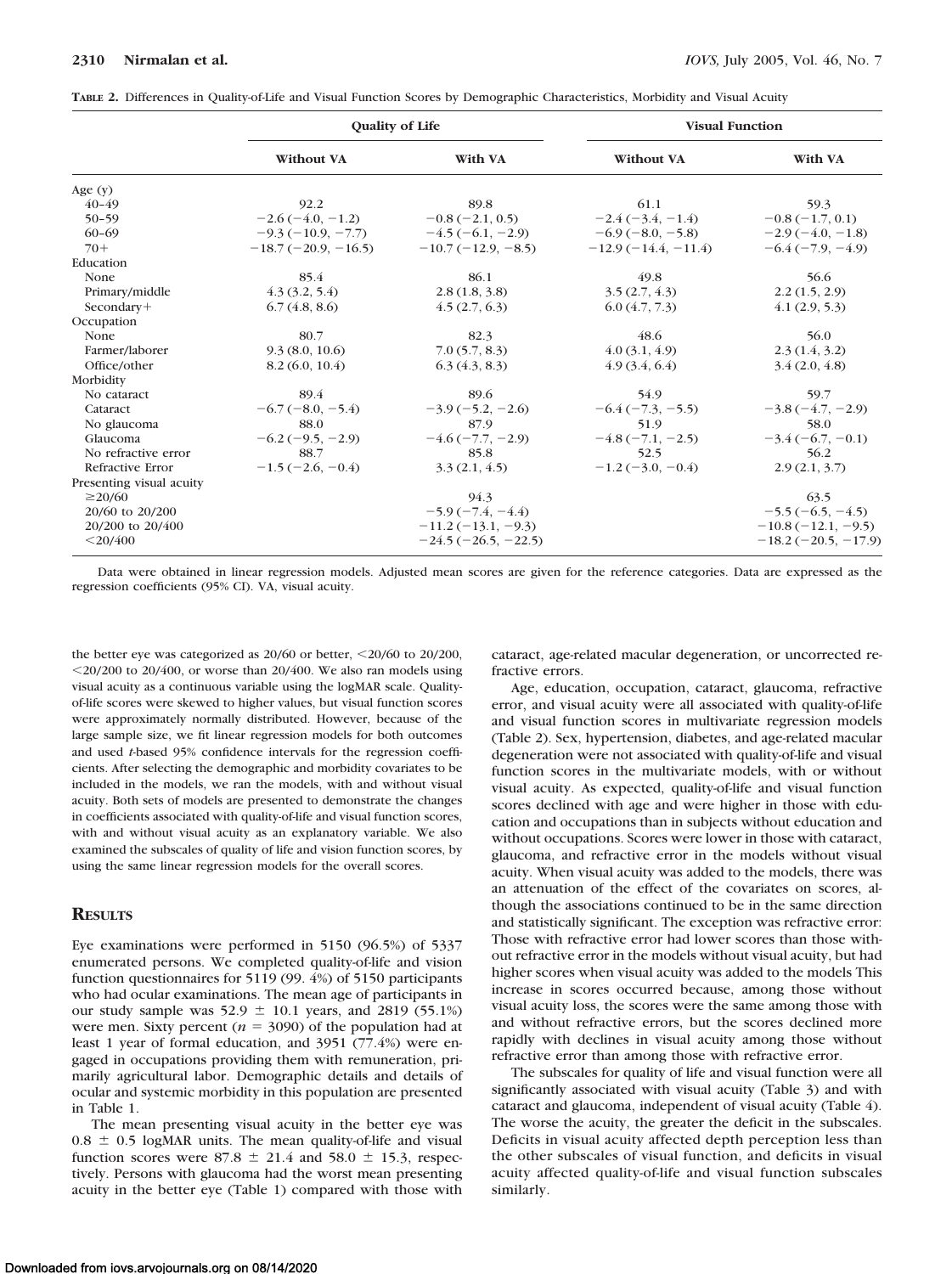**TABLE 3.** Difference in Subscale Scores between Those without Presenting Visual Impairment (20/60) and Those with Impairment and Blindness

| <b>Subscales</b>           | $(<20/60$ to 20/200)       | $(<20/200$ to $20/400$ ) | $(20/400)$             |
|----------------------------|----------------------------|--------------------------|------------------------|
| Quality of life            |                            |                          |                        |
| Activities of daily living | $-2.5(-4.8, -1.2)$         | $-7.0$ (-8.8, -5.2)      | $-19.4(-21.2, -17.6)$  |
| Mobility                   | $-5.1(-6.7, -3.5)$         | $-10.2(-11.3, -8.1)$     | $-23.4(-25.6, -21.2)$  |
| Social                     | $-3.2(-4.2, -2.2)$         | $-7.6(-8.9, -6.3)$       | $-17.2(-18.6, -15.8)$  |
| Mental                     | $-5.1(-6.6, -3.6)$         | $-10.6(-12.6, -8.6)$     | $-22.4(-23.5, -20.3)$  |
| Visual function            |                            |                          |                        |
| General vision             | $-6.2(-7.4, -5.0)$         | $-10.6(-12.1, -9.1)$     | $-14.6(-16.1, -13.1)$  |
| Visual perception          | $-5.4(-6.4, -4.4)$         | $-11.4(-12.4,-10.4)$     | $-19.2(-20.5, -17.9)$  |
| Peripheral vision          | $-4.3(-5.5, -3.1)$         | $-10.4(-12.0, -8.8)$     | $-21.1 (-22.7, -19.5)$ |
| Sensory adaptation         | $-3.2(-4.2, -2.2)$         | $-8.1(-9.4, -6.8)$       | $-15.7(-18.0, -14.4)$  |
| Depth perception           | $-2.0$ ( $-3.1$ , $-0.9$ ) | $-6.3(-7.8, -4.8)$       | $-15.9(-17.4, -14.4)$  |
|                            |                            |                          |                        |

Data are the regression coefficients (95% CI). All models adjusted for age, education, occupation, and presence of cataract, glaucoma and refractive error.

#### **DISCUSSION**

The high response rates to ocular examinations and completion of questionnaires, the random selection of study subjects, and the population-based design are strengths of this study. Data from our investigation suggest that vision impairment is associated with a significant decrease across all domains of quality of life and visual function in an older population of rural south India. These findings are consistent with reports of populations elsewhere.<sup>8-10</sup>

Participants with age-related cataract reported difficulty across all domains of quality of life and visual function, suggesting that cataract extraction may improve quality of life and visual function in this population. An impact of cataract surgery on quality of life and visual function has been reported in this population.<sup>12,13</sup> Subjects with glaucoma reported a greater reduction in general vision than persons with age-related cataract. Some of this deficit in vision may be due to the poorer visual acuity in those with glaucoma than in those with cataract, but this difference persisted after adjustment for visual acuity. Some of the deficit may be due to the combination of peripheral and central vision loss, although the reduction in peripheral vision scores was similar for both the diseases. The presence of cataract and glaucoma in the same person had a multiplicative effect on all domains, suggesting that cataract extraction in persons with coexisting cataract and glaucoma may significantly improve quality of life and visual function, although not necessarily to a normal level.

Our data suggest that the effects on quality of life and visual function in this rural population are determined by the effects

| <b>TABLE 4.</b> Difference in Subscale Scores between Those with and |  |  |  |  |
|----------------------------------------------------------------------|--|--|--|--|
| without Cataract or Glaucoma                                         |  |  |  |  |

| <b>Subscales</b>           | Cataract           | Glaucoma            |  |  |
|----------------------------|--------------------|---------------------|--|--|
| Quality of life            |                    |                     |  |  |
| Activities of daily living | $-3.4(-4.7, -2.1)$ | $-2.0$ (-5.1, 1.1)  |  |  |
| Mobility                   | $-5.4(-6.1, -4.7)$ | $-6.2(-9.9, -2.5)$  |  |  |
| Social                     | $-1.5(-2.5, -0.5)$ | $-4.0$ (-6.3, -1.7) |  |  |
| Mental                     | $-4.5(-6.0, -3.0)$ | $-5.6(-9.2, -2.0)$  |  |  |
| Visual function            |                    |                     |  |  |
| General vision             | $-5.6(-6.7, -4.5)$ | $-6.2(-8.9, -3.5)$  |  |  |
| Visual perception          | $-4.5(-5.4, -3.6)$ | $-2.4(-4.6, -0.2)$  |  |  |
| Peripheral vision          | $-5.9(-7.0, -4.8)$ | $-7.5(-10.2, -4.8)$ |  |  |
| Sensory adaptation         | $-3.0(-3.9, -2.1)$ | $-3.3(-5.5, -1.1)$  |  |  |
| Depth perception           | $-4.6(-5.7, -3.5)$ | $-5.5(-8.1, -2.9)$  |  |  |

Data are adjusted for age, education, occupation, presenting visual acuity in the better eye, and presence of refractive error and are expressed as the regression coefficients (95% CI)

of decreased visual acuity, with some residual effect of ocular disease independent of visual acuity. We found a reduction in scores across domains for glaucoma to be similar to those for age-related cataract. The lack of association between age-related macular degeneration and quality of life or visual function may be explained by the fact that most of the cases of macular degeneration in this population were of the early type, although the mean presenting visual acuity in persons with macular degeneration was  $0.97 \pm 0.6$  logMAR units, similar to that in those with cataract.<sup>5</sup>

The association of psychosocial domains with glaucoma requires further study. We have reported that the majority of the subjects with glaucoma in this rural population had not had the disease diagnosed and were not in treatment for glaucoma before our survey.<sup>19</sup> It is unlikely that the reduction in scores in psychosocial domains is related to difficulties associated with prolonged medication, because most of the subjects were not taking medications. The lack of medication for glaucoma on a regular basis limits our ability to validate this assumption.

The cross-sectional design of our study has to be considered while interpreting the reduction in quality of life and visual function across domains. The reduced scores we report are based on comparisons between individuals and do not necessarily indicate a longitudinal shift in the quality of life or vision function with a change in vision or disease status. Several other limitations also should be considered while interpreting the data. Although we performed visual field examinations on all participants, these were primarily used for the diagnosis of glaucoma. We did not explore the potential effects of visual field loss on quality of life and its relationship with central vision loss. We also have not explored the effects of other measures of visual acuity, including stereovision and contrast sensitivity. It is possible that the reduction in scores across domains that occurred after adjustment for visual acuity is influenced by these measurements of visual function. We also did not have information on comorbidity other than systemic hypertension and diabetes.

Further longitudinal studies on the impact of therapy for uncorrected refractive errors and glaucoma on quality of life and visual function in this rural population are needed. Prior studies in this and other populations have shown significant improvement in quality of life and visual function after cataract surgery. Our results suggest that improvements may be obtained after correction of refractive errors and that this improvement is a function of visual acuity. The potential effects of other measures of vision, including stereopsis, contrast, and fields on visual function and quality of life also should be explored further.